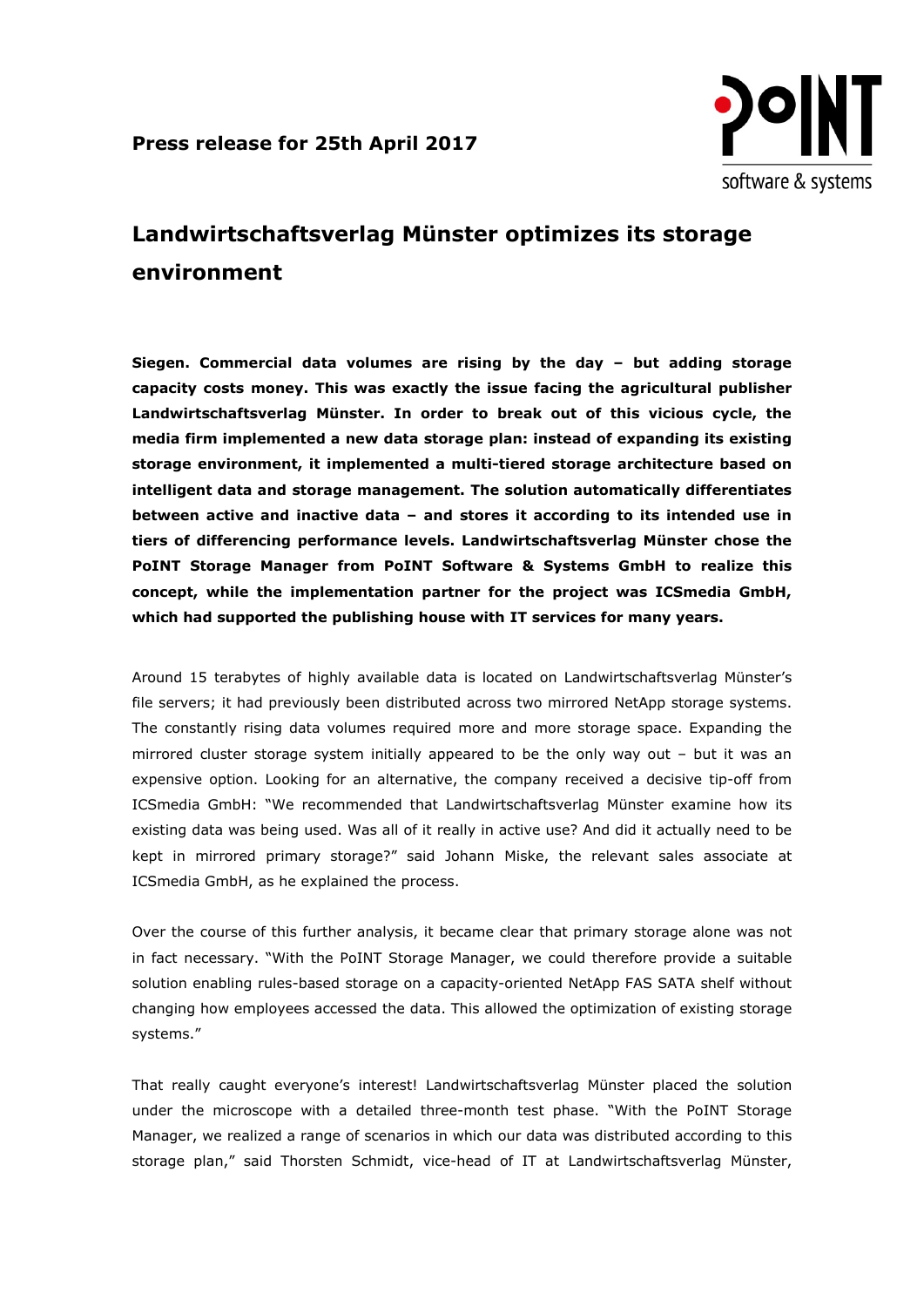adding, "The storage process remains transparent at all times, meaning data is always directly accessible." After just a few weeks, the data and storage management software was therefore awarded the contract. Since then, Landwirtschaftsverlag Münster has been able to make significantly more efficient use of its existing capacity and save the investments in storage which it had originally planned to make.

Inactive data is moved to the lower storage tier according to a rules-driven process. Specifically, the management software includes a setting which automatically moves data older than three months from primary to secondary storage. All of this was achieved with a relatively low investment cost: "Adopting the PoINT Storage Manager costs us significantly less, including over the long term, than purchasing more mirrored primary storage," said Thorsten Schmidt, summarizing the results.

In implementing the new storage solution, the agricultural publisher is also sowing the seeds for the future. If the existing volumes prove no longer to be sufficient at some point down the line, the company can move its data to ICSmedia's data center, where it will be available in the cloud.